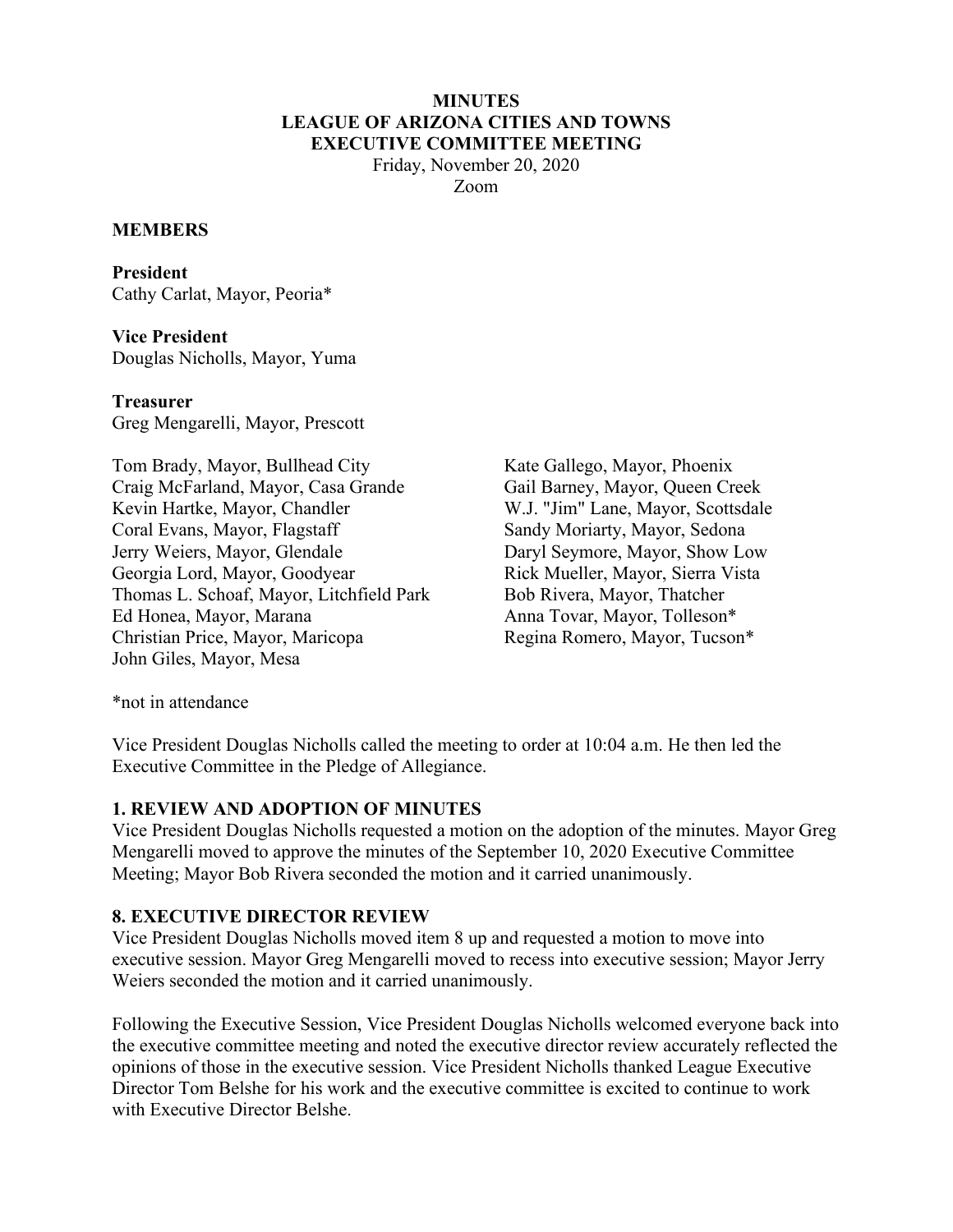# **2. ELECTION RESULTS/ LEGISLATIVE POLICY OVERVIEW AND UPDATE**

League Vice President Douglas Nicholls welcomed League Legislative Director Nick Ponder to provide the legislative policy update.

Legislative Director Nick Ponder let the Executive Committee know that there was a nationwide voter turnout of more than 156 million people, which was a large jump in overall voter turn out. In Arizona there was an 80 percent voter turnout, which was also higher than previous years. Legislative Director Ponder directed the Executive Committee to their packets, which contained details regarding the 2020 election results; he then reviewed the results and discussed challenges the League's Legislative Team might face this session.

Mr. Ponder mentioned that both Proposition 207 and 208 had passed and indicated a model city ordinance was created for cities and towns prior to the election in preparation for Proposition 207 passing. He also let the Executive Committee know that the Municipal Policy Statement was drafted and provided a copy for review.

Mr. Ponder gave kudos to the cities and towns for all of the programs being created with the CARES Act funding and for distributing money out to their communities, where it is needed. Positive feedback has been given from the House and Senate leaders to cities and towns for how quickly the funds have been distributed.

In the 2021 session, outside of the resolutions, we will likely see the cancer presumption bill, which was being held up in the House when legislation was suspended due to COVID. An opportunity may be available to get funding to put this program into place. At the statewide level, it is important to figure out how the pandemic is going to affect everyone.

## **3. REACAP OF 2020 VIRTUAL ANNUAL CONFERENCE**

League Vice President Douglas Nicholls called upon League Deputy Director Matt Lore to provide a recap of the 2020 virtual annual conference.

Deputy Director Matt Lore reminded the Executive Committee the in-person annual conference was cancelled and a virtual conference was created in place of it. This virtual conference was an abbreviated version of the in-person conference, which was held over four days. Deputy Director Lore provided the Executive Committee with the survey results from conference participants. Although there was a small turn out of survey participants, it contained all positive comments. Looking forward to the 2021 conference, the League plans to hold some type of in-person conference, even if it is with a reduced attendance.

## **4. CITIES AND TOWNS WEEK 2020**

League Vice President Douglas Nicholls invited League Deputy Director Matt Lore to provide a review of cities and towns week.

Deputy Director Matt Lore let the Executive Committee know this is the 19<sup>th</sup> year of doing cities and towns week. This week was created to recognize the work that cities and towns, elected officials and municipal staff do. Deputy Director Matt Lore turned it over to Senior Communication and Education Associate Samantha Womer for a brief overview.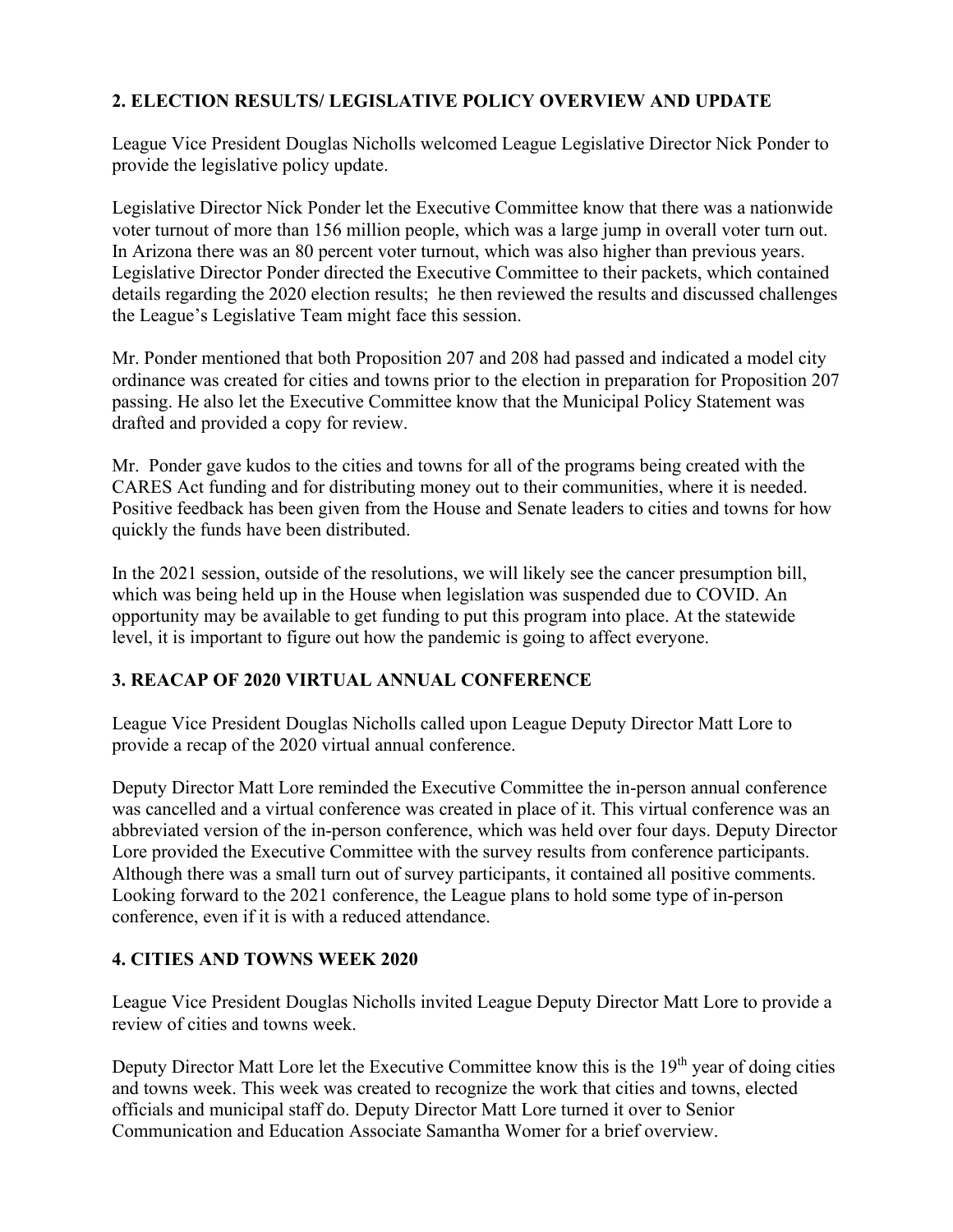League Senior Communication and Education Associate Samantha Womer went over the highlights from cities and towns week 2020. The last few years, it has been focused on introducing the elected officials and staff of the cities and towns to the citizens in Arizona. In 2020 it was timely to introduce essential employees. Ms. Womer directed the Executive Committee to their packets to find the slides about cities and towns week. An online toolkit was created a few years back, which is provided to cities and towns to use to help them participate in this important week.

# **5. 2019-2020 AUDIT REPORT**

League Vice President Douglas Nicholls turned it over to League Executive Director Tom Belshe for the 2019-2020 audit report.

Executive Director Tom Belshe let the Executive Committee know that the audit report was clean this year, with no reports needing to be made to the Executive Committee. The auditors suggested combining the property corporation with the League's audit instead of having two separate ones.

Vice President Douglas Nicholls requested a motion to accept the audit. Mayor Greg Mengarelli moved to accept the 2019-2020 audit; Mayor Gail Barney seconded the motion and it carried unanimously.

League Vice President Douglas Nicholls invited Legislative Director Nick Ponder back to finish his recap, due to technical issues that arose.

Legislative Director Nick Ponder mentioned that if the democrats had overtaken either chamber, it would have probably have caused more legislation regarding policing. Items expected to be seen in 2021 regarding policing are, body camera requirements, third party investigations of police officer use of force, and the potential of additional training requirements.

## **6. RESOLUTION OF APPRECIATION / LIFE MEMBERSHIP**

League Vice President Douglas Nicholls mentioned that the following Executive Committee members are being named for a resolution of appreciation: Clarkdale Mayor Doug Von Gausig, Flagstaff Mayor Coral Evans, Gilbert Mayor Jenn Daniels, Scottsdale Mayor Jim Lane, Show Low Mayor Daryl Seymore, Thatcher Mayor Bob Rivera and Tolleson Mayor Ana Tovar.

Vice President Douglas Nicholls requested a motion to accept those named for a Resolution of Appreciation. Mayor Rick Mueller moved to accept the resolutions of appreciation; Mayor Kate Gallego seconded the motion and it carried unanimously.

League Vice President Douglas Nicholls expressed his appreciation to those issued a Resolution of Appreciation.

Vice President Douglas Nicholls read Mayor Doug Von Gausig's resolution for Life Membership.

Vice President Douglas Nicholls requested a motion to accept the Resolution of Life Membership for Mayor Doug Von Gausig. Mayor Sandy Moriarty moved to accept the resolution; Mayor Kevin Hartke seconded the motion and it carried unanimously.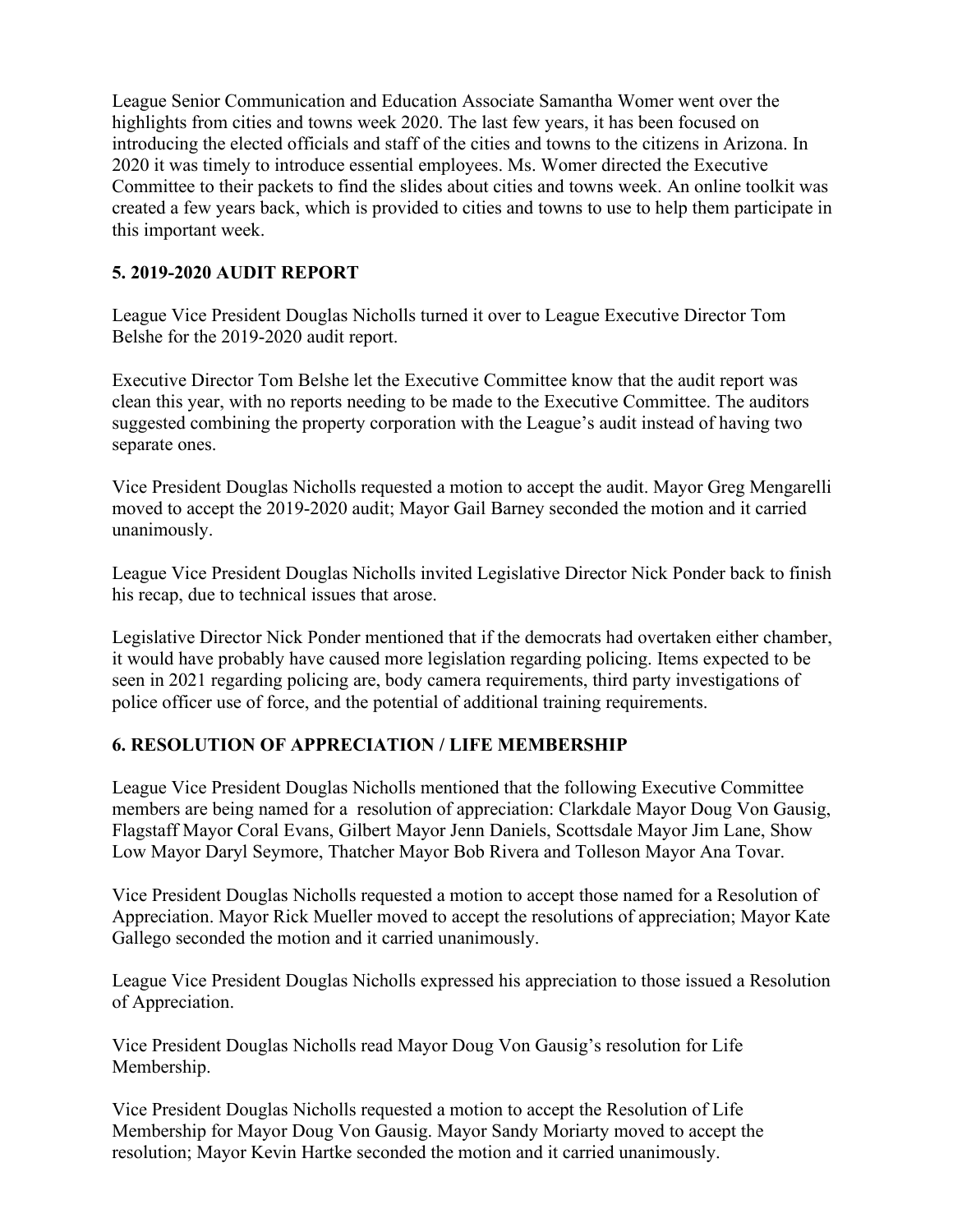Vice President Douglas Nicholls read Mayor Bob Rivera's resolution for Life Membership.

Mayor Rick Mueller and Mayor Thomas Schoaf expressed their appreciation for Mayor Bob Rivera and his years of service.

Mayor Christian Price expressed his appreciation for Mayor Doug Von Gausig and Mayor Bob Rivera.

Vice President Douglas Nicholls requested a motion to accept the Resolution of Life Membership for Mayor Bob Rivera. Mayor Rick Mueller moved to accept the resolution; Mayor Thomas Schoaf seconded the motion and it carried unanimously.

Mayor Bob Rivera gave words of appreciation for being awarded a Life Membership.

## **7. STRATEGIC PLAN UPDATE**

League Vice President Douglas Nicholls invited Executive Director Tom Belshe to give an update on the strategic plan.

Executive Director Tom Belshe let the Executive Committee know that there are six sections of the strategic plan and Deputy Director Matt Lore, Deputy Director Rene Guillen, and Legislative Director Nick Ponder will go over each one, highlighting a few activities that are being accomplished. The strategic plan will also be reviewed at the February 2021 Executive Committee meeting.

Legislative Director Nick Ponder reviewed the "Lead" goal, noting that the advocacy role at the legislature is all about developing and celebrating relationships. This has been especially focused on in this last year.

Deputy Director Matt Lore went over the "Promote" goal, highlighting how the League has increased its social media presence in the past year. A huge uptick in engagement happened during COVID, showing that people are going to the League for information regarding cities and towns. The other area in this category being focused on is engagement with partnerships. Deputy Director Matt Lore also spoke about the "Educate" goal. A main staple of the League is training and educating its members and this year the League was able to transition to online learning opportunities. Although there have been difficulties with online learning, it has created positive opportunities like being able to reach those who may not come to normal trainings due to distance and being able to have speakers from around the world, that the League would not have been able to have before.

Deputy Director Rene Guillen talked about the "Empower" goal. The League has a major focus on data going forward, being able to collect and present useful data for its members. Deputy Director Rene Guillen introduced League Tax Policy Analyst Lee Grafstrom to talk more about the League's data plan.

Tax Policy Analyst Lee Grafstrom shared a tool with the Executive Committee that the League has been working on for sharing data. This project was created to allow credible data to be put online and shared with the League's partnerships and members. In the future, the tool will be able to be sorted and filtered through for ease of use.